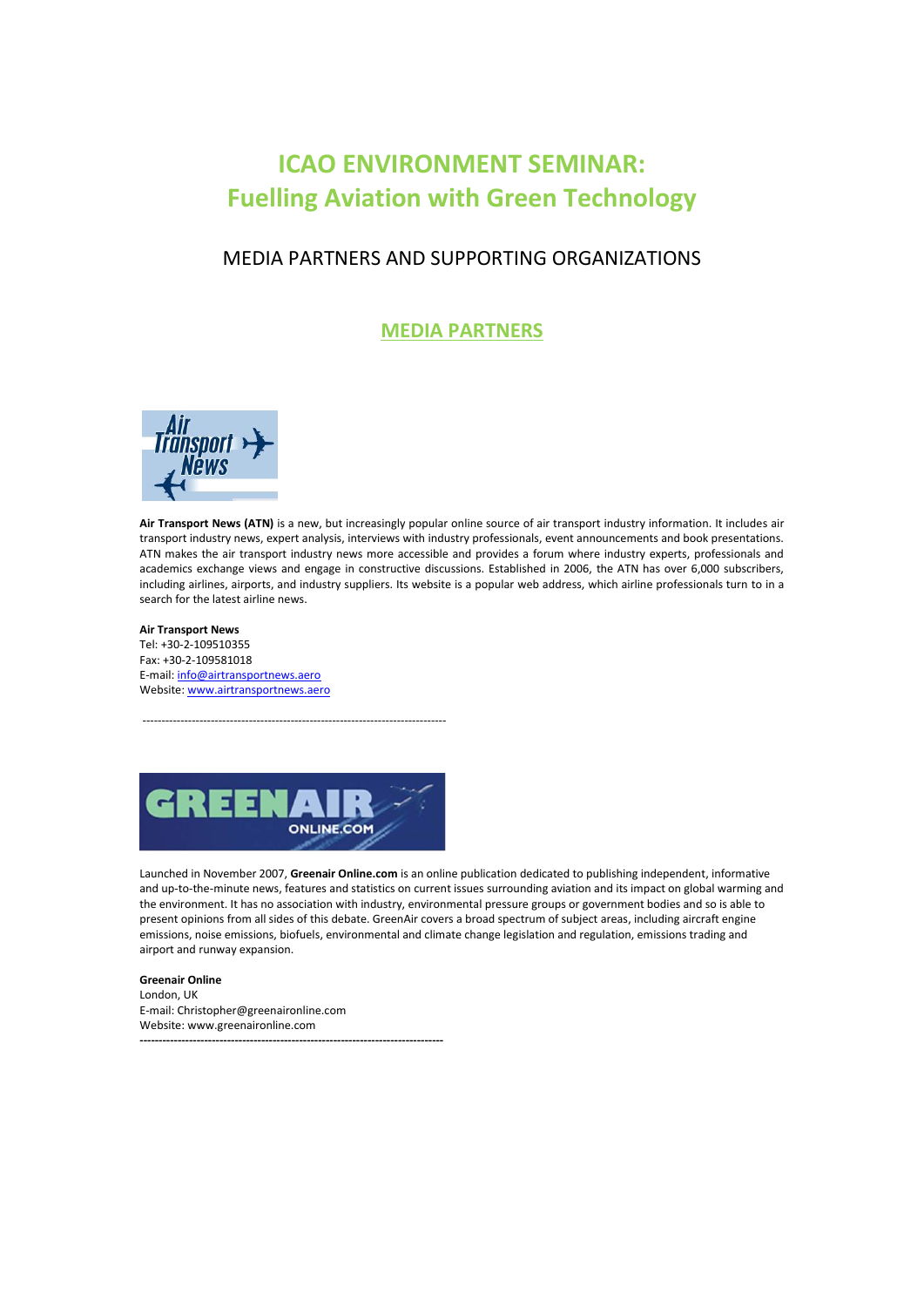

--------------------------------------------------------------------------------

**Green Aviation** Our specialist team works with airlines and small emitters in providing high quality and cost-effective solutions to their aviation & environment problems. With 25 years of aviation industry experience we help our clients around the world to make clearer sense of, and manage the complexities and confusion in this new and increasingly important challenge for aviation companies. Our services include EU ETS compliance, risk and outsourcing assessments, biofuel project financing and project management, developing long-term sustainability and emissions offsetting strategies.

#### **Green Aviation**

Tel: +44 70 92 25 78 17 E-mail: andrew.pozniak@greenaviation.aero Website[: www.greenaviation.aero](http://www.greenaviation.aero/)

just4airlines.com

the airline, aviation & travel industry portal

**Just4Airlines.com** is a growing online media company established in Malaysia with offices in both Malaysia and the UK. It provides web-based news & travel information and event management services to the world airline industry. The company draws on its founders' expertise acquired with industry leaders such as BOAC, British Airways, IATA, and Canadian Pacific. just4airlines.com popular newsletter reaches over 120,000 aviation professionals every week and has a comprehensive aviation industry event calendar.

**Just4Airlines.com** Tel: +60 (0)3 5510 7063 Fax: +60 (0) 3 5510 4249 E-mail: [support@just4airlines.com](mailto:support@just4airlines.com) Website[: www.just4airlines.com](http://www.just4airlines.com/)



--------------------------------------------------------------------------------

--------------------------------------------------------------------------------

**Momberger Airport Information** is the independent source of information for airport professionals around the world, published biweekly since 1973. It provides unbiased news free of advertising. The newsletter is published in a modular format that allows subscribers to put together their own newsletter package that matches their professional interest in the airport industry.

**Momberger Airport Information**  Website: www.mombergerairport.info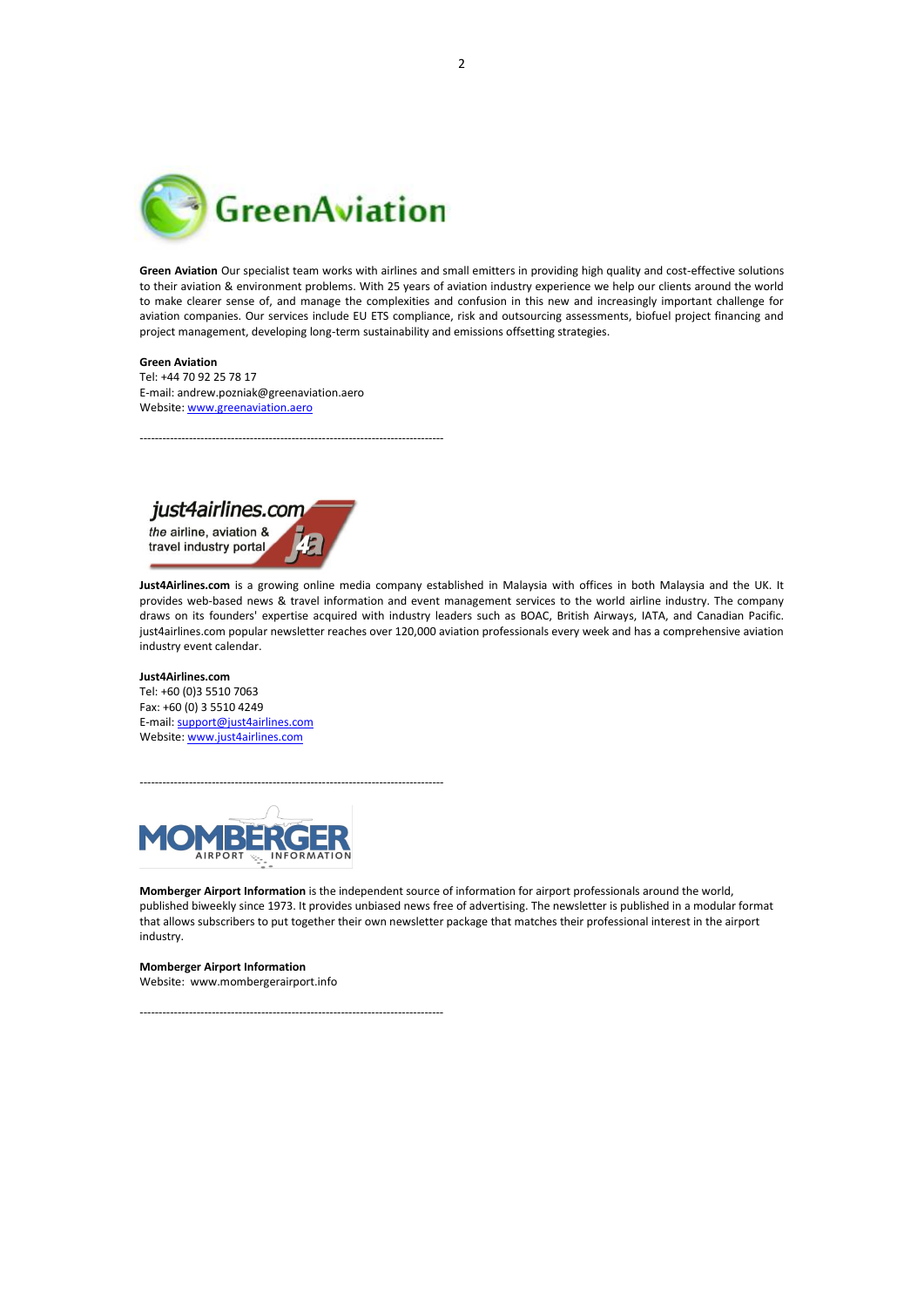### **SUPPORTING ORGANISATIONS**



**Arab Air Carriers Organization (AACO),** established in 1965 within the framework of the Arab League of States, is the Regional Association of the Arab Airlines who have their home base in countries members of the Arab League.

The AACO's role can be broadly categorized under the following areas: Joint Projects, Coordination, Database & Interactive Publications, and International Representation.

**Arab Air Carriers Organization (AACO)** Head Office - Beirut, Lebanon Tel: +961-1-861297/8/9 E-mail[: info@aaco.org](mailto:info@aaco.org) Website[: www.aaco.org](http://www.aaco.org/)

--------------------------------------------------------------------------------



**Airports Council International (ACI)** is the only global trade representative of the world's airports, some 573 members operating over 1,643 airports in 178 countries and territories.

Established in 1991, ACI represents airports interests with Governments and international organisations such as ICAO, develops standards, policies and recommended practices for airports and provides information and training opportunities to raise standards around the world.

**ACI World Headquarters** - Canada E-mail[: aci@aci.aero](mailto:aci@aci.aero) Website[: www.aci.aero](http://www.aci.aero/)



Grappe aérospatiale du Québec Québec's Aerospace Cluster

**Aéro Montréal**, Quebec's aerospace cluster, is a strategic think tank created in 2006 that groups all the major decision makers in Quebec's aerospace sector, including companies, educational and research institutions, associations and unions. It's mission is to mobilize industry players around common goals and concerted actions to increase the cohesion and optimize competitiveness of Quebec's aerospace cluster. It aims to foster the growth and expansion of the cluster to ensure that it may continue to create wealth for Montreal, Quebec and Canada.

#### **Aéro Montréal**

Telehone : 514 987-9330 E-mail : info@aeromontreal.ca Website: www.aeromontreal.ca

--------------------------------------------------------------------------------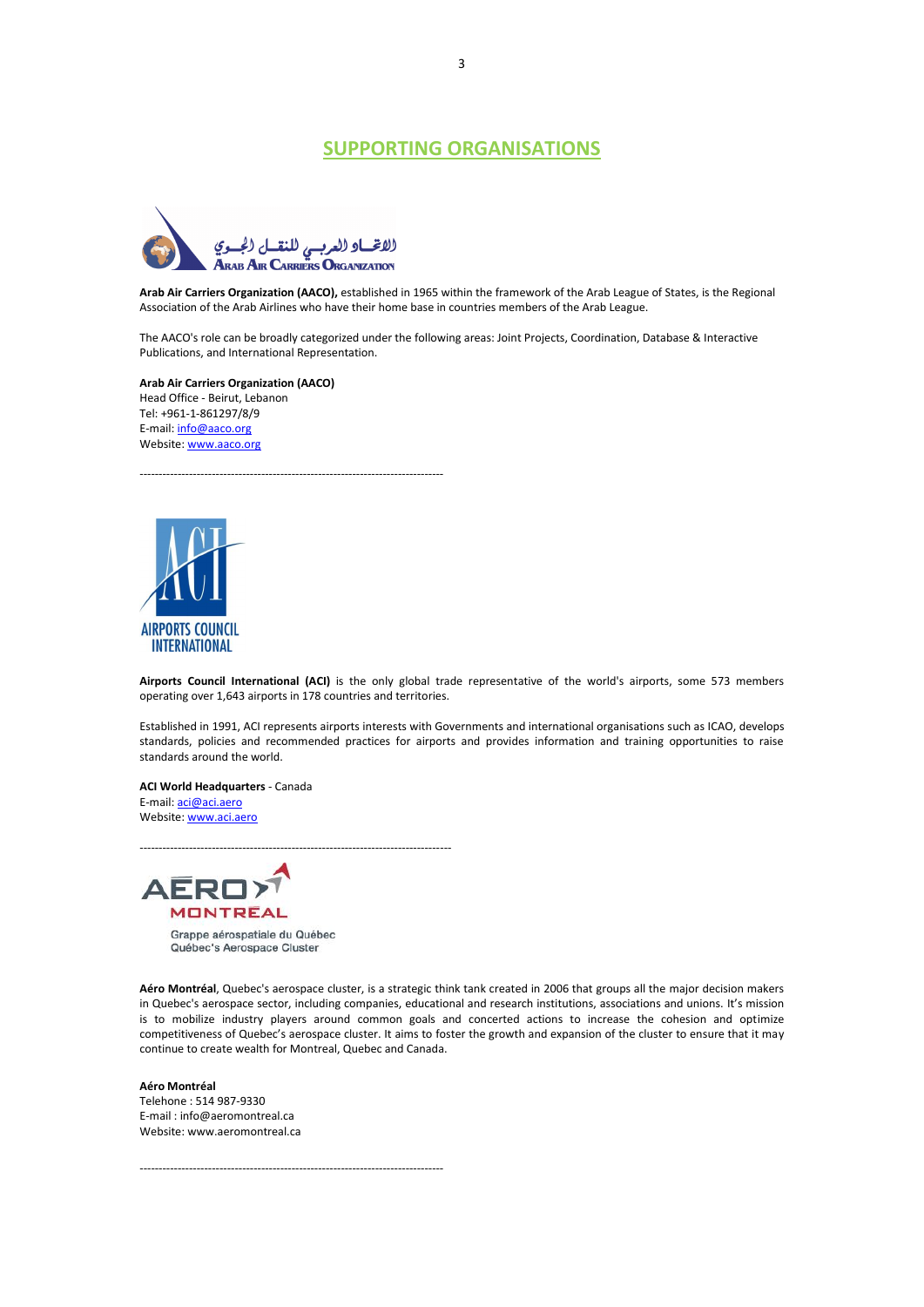

**ASPIRE (Asia and South Pacific Initiative to Reduce Emissions)** is a partnership in which the FAA, JCAB, CAAS, Air Services Australia and Airways New Zealand, as the air navigation service providers, works closely with governments, airlines and other air navigation service providers in the Asia Pacific region, to: (1) accelerate the development and implementation of operational procedures to reduce the environmental footprint for all phases of flight, (2) to facilitate world-wide interoperability of environmentally friendly procedures and standards, (3) capitalize on existing technology and best practices, (4) develop shared performance metrics to measure improvements in the environmental performance of the air transport system; and (5) provide a systematic approach to ensure appropriate mitigation actions with short, medium and long-term results. As part of the current program, ASPIRE is also developing a fuel and emission reduction metrics model.

**ASPIRE**

Asia & South Pacific Tel: +61 3 358 1500 Tel: +61 3 9339 2218 E-mail: info@aspire-green.com Website: www.aspire-green.com



--------------------------------------------------------------------------------

--------------------------------------------------------------------------------

--------------------------------------------------------------------------------

**Air Transport Action Group (ATAG)** is a coalition of organisations and companies throughout the air transport industry committed to bringing about environmental and infrastructure improvements through cross-industry cooperation. It is the only organisation that represents all sectors of the aviation industry at a global level. ATAG and its members developed the communications initiative enviro.aero that informs the general public about industry measures to reduce aviation's impact on climate change. ATAG's funding members are: ACI, Airbus, Boeing, Bombardier, CANSO, CFM, Embraer, GE, Honeywell Aerospace, IATA, Pratt & Whitney and Rolls-Royce.

#### **ATAG**

Geneva, Switzerland Tel: +41 22 770-2097 E-mail[: patient@atag.org](mailto:patient@atag.org) Website[: www.atag.org](http://www.atag.org/)



**CANSO - The Civil Air Navigation Services Organisation** – is the global voice of the companies that provide air traffic control, and represents the interests of Air Navigation Service Providers worldwide. CANSO members are responsible for supporting over 80% of world air traffic, control around 70% of world airspace and through our work groups, members share information and develop new policies, with the ultimate aim of improving air navigation services on the ground and in the air. CANSO also represents its members' views in major regulatory and industry forums, including at ICAO, where it has official Observer status.

**CANSO HQ** - The Netherlands Tel: +31 (0)23 568 5380 Fax: +31 (0)23 568 5389 E-mail[: info@canso.org](mailto:info@canso.org) Website [: www.canso.org](http://www.canso.org/)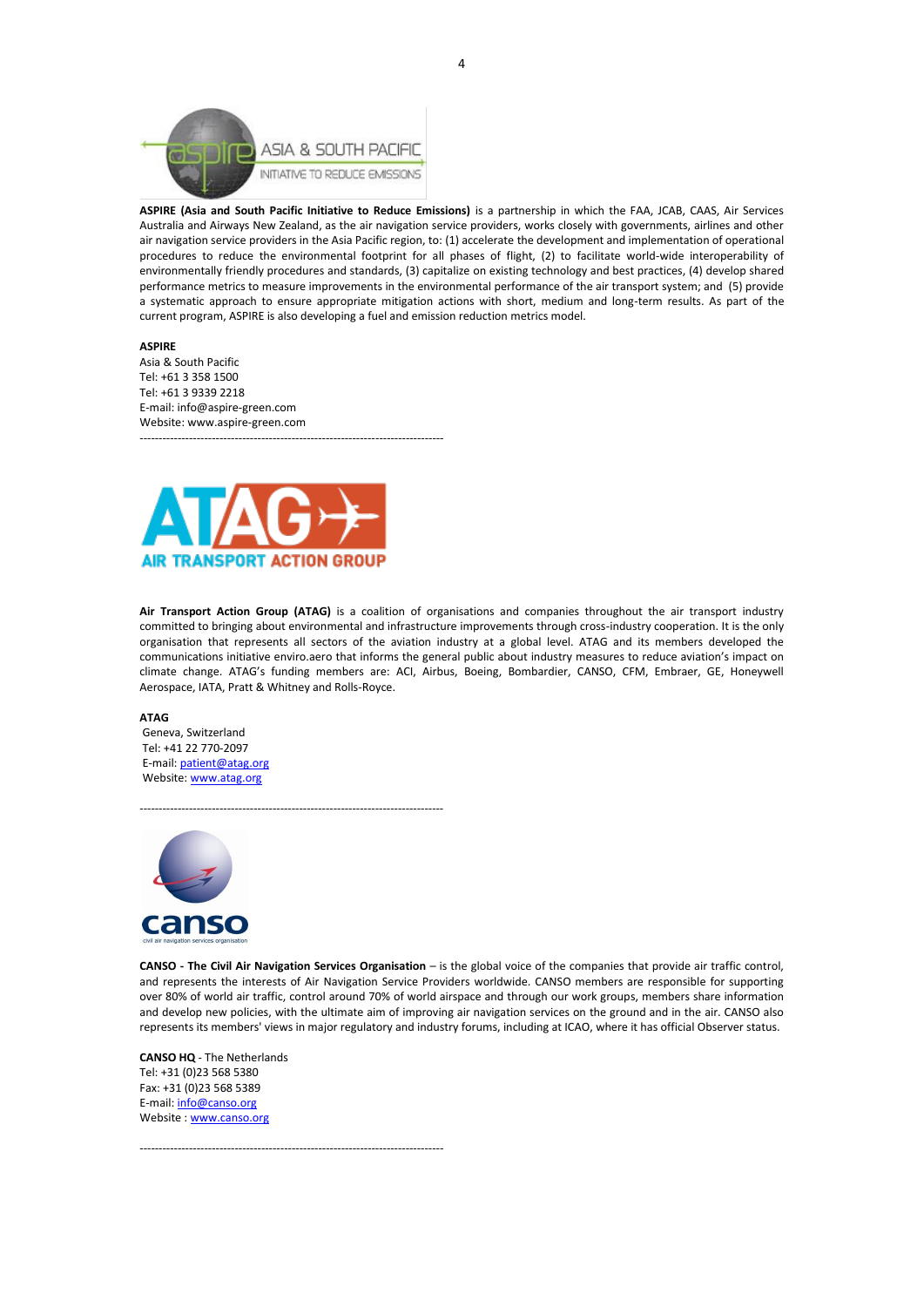

**The National Chamber of Air (CANAERO)** is an institution of public interest, autonomous legal entity with its own assets, national jurisdiction, incorporated under the provisions of the Law of Chambers and its Confederations. Over 40 years after its founding, the National Chamber of Air has been transformed into a strong, pluralistic and participatory organization, which strives for the harmonious development of Aviation Industry of our country.

#### **CANAERO**

Website: www.canaero.org.mx --------------------------------------------------------------------------------



**International Carbon Reduction and Offset Alliance (ICROA)** is a not-for-profit alliance of leading carbon reduction and offset providers. ICROA provides leadership and a unified voice advocating for rigorous industry standards. ICROA members support a reduce-and-offset approach to carbon management, and they all comply with and publically report against the ICROA Code of Best Practice.

#### **ICROA**

London, UK Tel: +44 (0) 7967 428 247 E-mail: cspencer@icroa.org Website: www. icroa.org --------------------------------------------------------------------------------



--------------------------------------------------------------------------------

**The International Emissions Trading Association (IETA)** is a group of businesses dedicated to promoting emissions trading across the world, as the most efficient and effective way to combat climate change. IETA is a non-profit organization created in June 1999, based in Geneva, with offices in Washington, Brussels and elsewhere.

IETA provides a channel for businesses to get involved in policy-making and implementation, an expert and critical eye on the detail of emissions trading law and markets, an information exchange, a set of forums around the world for trade fairs and conferences, and a resource for everyone who believes that the private sector can play a major in role in addressing the defining issue of our times.

#### **IETA**

Geneva, Switzerland Tel: +41 22 737 05 00 Fax: +41 22 737 05 08 E-mail: secretariat@ieta.org Website: www.ieta.org

5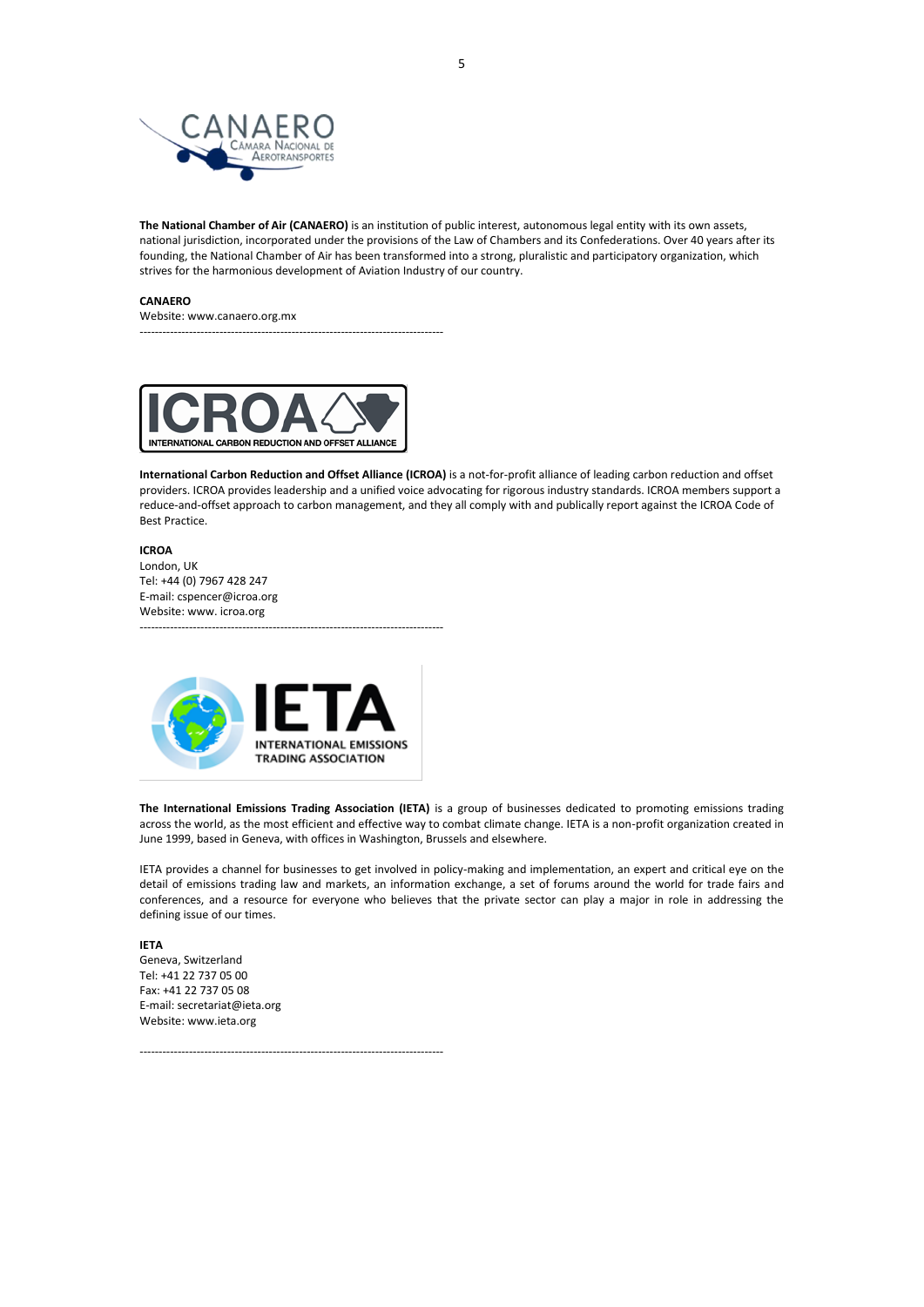

The **International Air Transport Association (IATA)** is its global trade organisation.

Over 60 years, IATA has developed the commercial standards that built a global industry. Today, IATA's mission is to represent, lead and serve the airline industry. Its members comprise some 230 airlines – the world's leading passenger and cargo airlines among them – representing 93 percent of scheduled international air traffic.

**IATA HQ** Montreal, Canada Tel: +1 514 874 0202 Fax: +1 514 874 9632 Website: www.iata.org

--------------------------------------------------------------------------------



The **International Coordinating Council of Aerospace Industries Associations (ICCAIA)** was established in 1972 to provide the civil aircraft industry observer status as a means to be represented in the deliberations of the International Civil Aviation Organization (ICAO).

Today ICCAIA provides an avenue for the world's aircraft manufacturers to offer their industry expertise to the development of the international standards and regulations necessary for the safety and security of air transport.

**ICCAIA** Brussels, Belgium Tel: +32 2 775 81 35 Fax: +32 2 775 81 12 Email: info@iccaia.org Website: www.iccaia.org



The **International Federation of Air Line Pilots' Associations (IFALPA)** represents in excess of 120,000 pilots in more than 100 countries world-wide. The mission of IFALPA is to be the global voice of airline pilots, promoting the highest level of aviation safety and security world-wide and providing services, support and representation to all of its Member Associations.

**IFALPA HQ** – UK Tel: +44 1932 571711 Fax: +44 1932 570920 E-mail: ifalpa@ifalpa.org Website: www.ifalpa.org

--------------------------------------------------------------------------------

--------------------------------------------------------------------------------